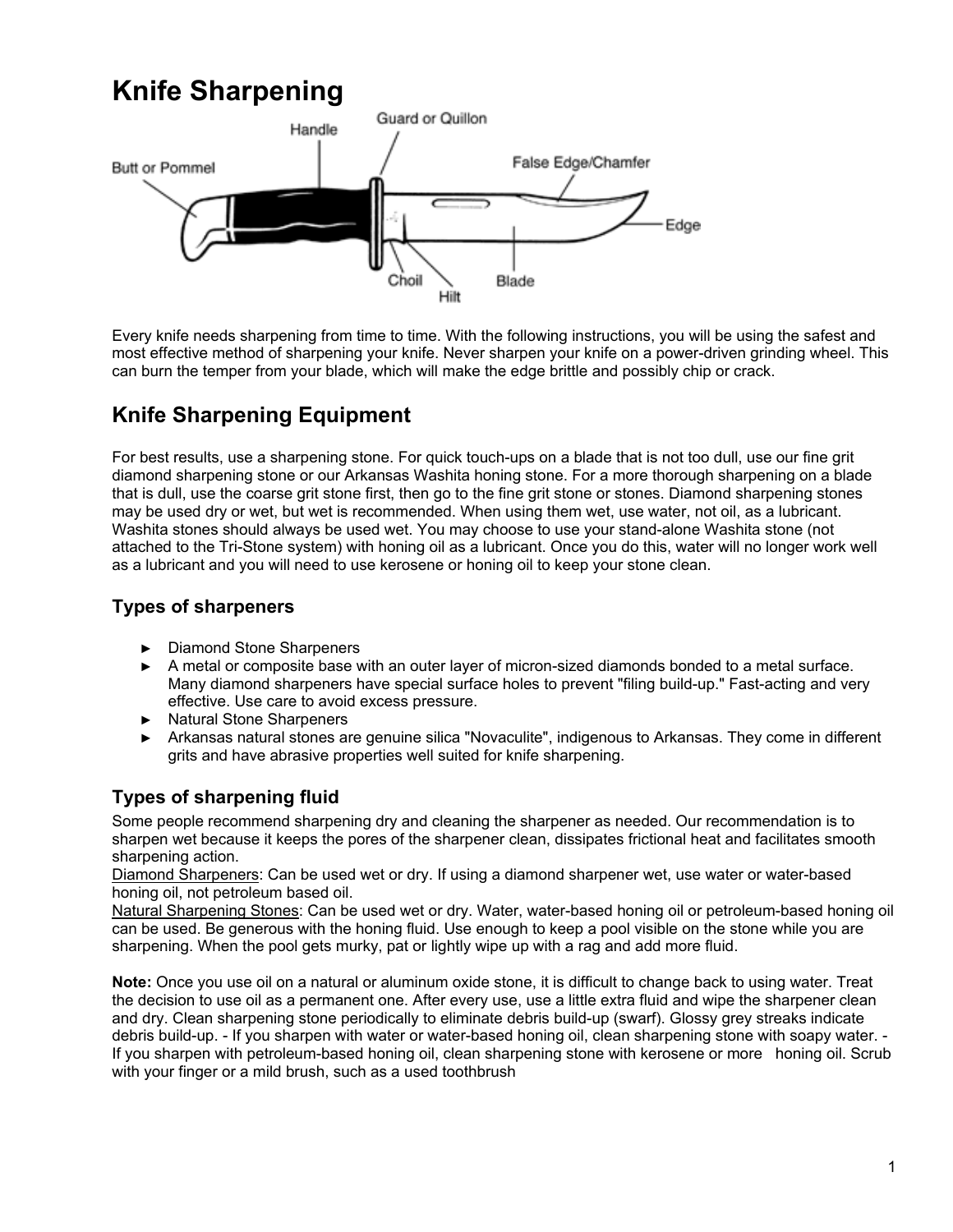#### **Practice sharpening on a non-valuable knife**

Through the process of sharpening, scratches may occur beyond the edge of the blade. If you are new to sharpening, you may wish to practice on an old or inexpensive knife first to get the feel for avoiding unwanted scratches.

### **Sharpening straight blades (non-serrated)**

Inspect your blade condition by holding the knife, edge up, and looking down the length of the blade— Look for nicks or flats spots reflected by light. Is the blade nicked or extremely dull? Start with Stage 1, Coarse Grit Stone. Is the blade somewhat dull or just needs a touch-up? Start with Stage 2 or Stage 3.

#### **Stage 1: heavy sharpening—coarse grit sharpener**

For extremely dull blades, inconsistent edge, or nicks/dull spots. This stage is the "rough cut" to remove inconsistencies in the blade edge and take it from very dull to sharp, but not finished. Buck's Diamond Sharpening Stone, Model 1327, has coarse 325 grit, suitable for stage 1 sharpening.

#### **Sharpening fluid**

- ► Diamond Sharpeners: Can be used dry or wet. If lubrication is desired, use water or water-based honing oil, not petroleum based oil.
- ► Natural Sharpening Stones: Can be used dry or wet. Water, water-based honing oil or petroleum-based honing oil can be used (see "Knife Sharpening Notes" for recommendations).

#### **Hold the correct grind angle**

Ideally, follow the grind and edge angle as they were when new. Scratches on the blade happen when sharpening. Use them to measure if you're angled too high or too flat against the stone, or if you're skipping off the edge of the stone

The angle on a Buck Knife is ground to 13-16 degrees per side (see illustrations). If you hold the knife against the stone to cut evenly across the edge grind, you will produce an edge with a similar angle. If you hold the blade at too high of an angle, the resulting edge will lose some slicing ability (but will stand up better to chopping). A good rule of thumb is to hold the blade so the back of it is about one blade width up from flat on the stone.



Edge2x SI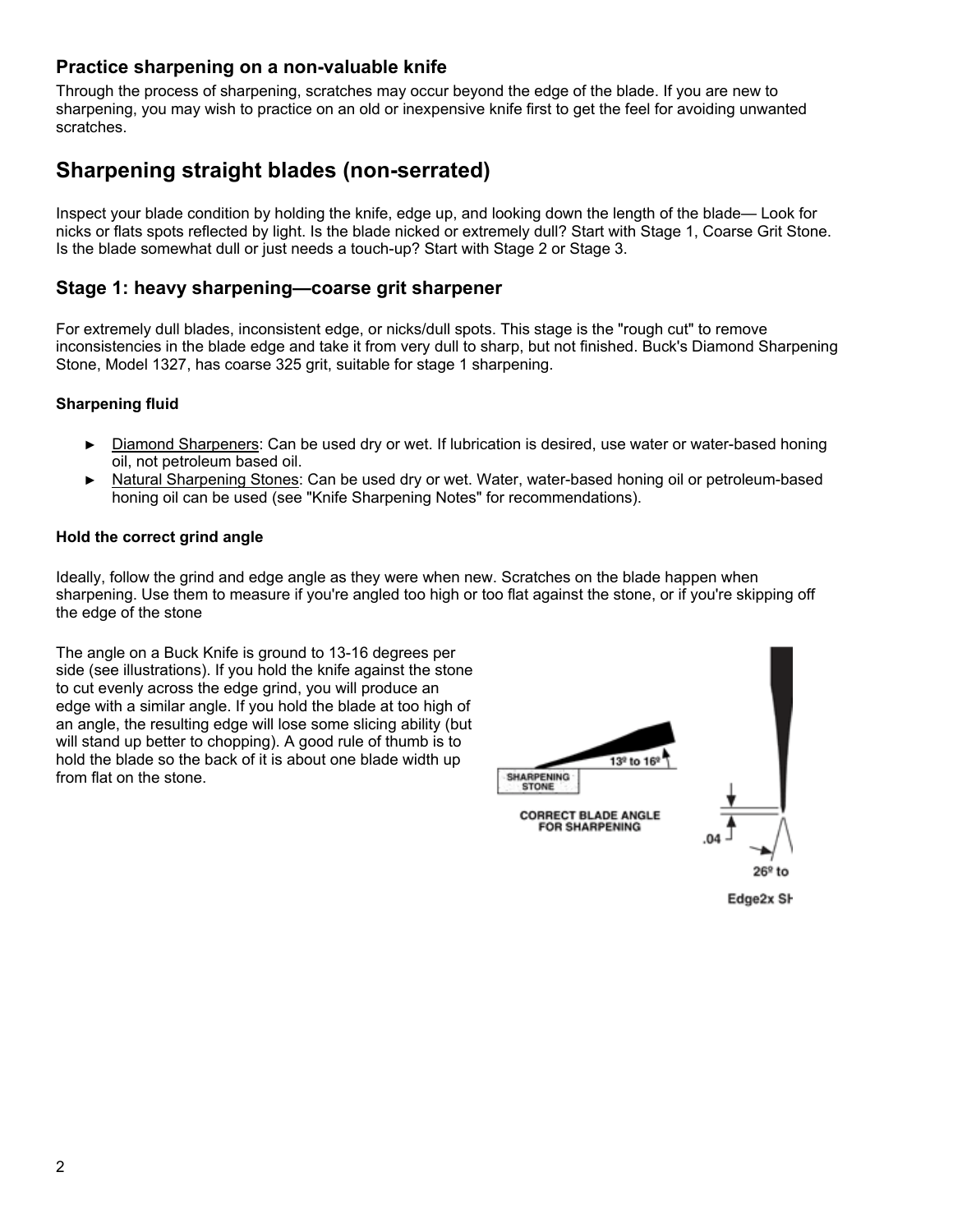#### **Maintain contact with the sharpener**

Stroke the blade across the sharpener with even control. Too much pressure will crush or remove the grit from a diamond sharpener. It will also force a thicker burr on the edge, which is harder to remove or which can break off, creating new flat spots on the edge. Your stroke can be straight or circular, from "hilt to tip" –or- "tip to hilt," whichever is more comfortable. With most portable sharpeners, you need to stroke in a straight direction. The blade edge should face in the same direction as you stroke, so you move metal away from the edge. *(Stroking toward the edge will create a thicker burr on the edge, the same as using too much pressure, with the same undesirable results).* 

When stroking the blade across the sharpener, as you work the length of the edge (from hilt to tip), do not let the tip of the blade skip off the edge, or end, of the sharpener. This results in a rounded tip or unwanted scratches on the side of the blade. Alternate blade sides. Do the same number of strokes on each side of the blade. If you do 15-20 strokes on one side, do 15-20 on the other side. Don't alternate sides with each stroke, or you won't get a burr. As you feel a burr developing on one side, switch to the other side and check that the burr is making the same progress on the other side.

For circular sharpening, keep the blade on the surface and use an easy, clockwise motion with the edge facing right, until the desired sharpness is achieved. It is ideal to achieve the original factory edge.

Turn the blade over. Use an easy, counter-clockwise motion with the edge facing left. Try to spend the same amount of time on each side.

Work the "nicks" separately. If there is a nick on the edge, you can work just the area around the nick evenly, side-toside. Once the nick appears to be gone, go back to working the entire length of the edge.

Inspect the "evenness" of your edge. The object is to have an even edge on both sides. Move to the next step when you feel the burr from hilt to tip on one side AND you see no nicks or dull spots along the edge. Pat or wipe your knife dry. Be careful—the burr can cut just like a sharpened edge. Move on to Stage 2 for working the edge.

**Stage 2: medium or final sharpening—fine grit sharpener**For typical dull blades - OR - continuing from Stage 1. This stage removes rough scratches or is an appropriate starting point for blades that are somewhat, but not overly, dull. Buck's Diamond Sharpening Stone, Model 1328, has fine 750 grit, suitable for Stage 2.

#### **Sharpening fluid**

- ► Diamond sharpeners: Can be used dry or wet. If lubrication is desired, use water or water-based honing oil, not petroleum based oil.
- ► Natural Sharpening Stones: Can be used dry or wet. Water, water-based honing oil or petroleum-based honing oil can be used (see "Knife Sharpening Notes" for recommendations).

Sharpen the edge, following the same steps as in Stage 1. You can achieve a good, sharp edge and finish at this stage without going on to Stage 3. To do so, hone with light, single strokes, side-to-side, until you feel no burr on either side. To fine-tune the edge or smooth "sharpening scratches", skip this step, go to Stage 3.